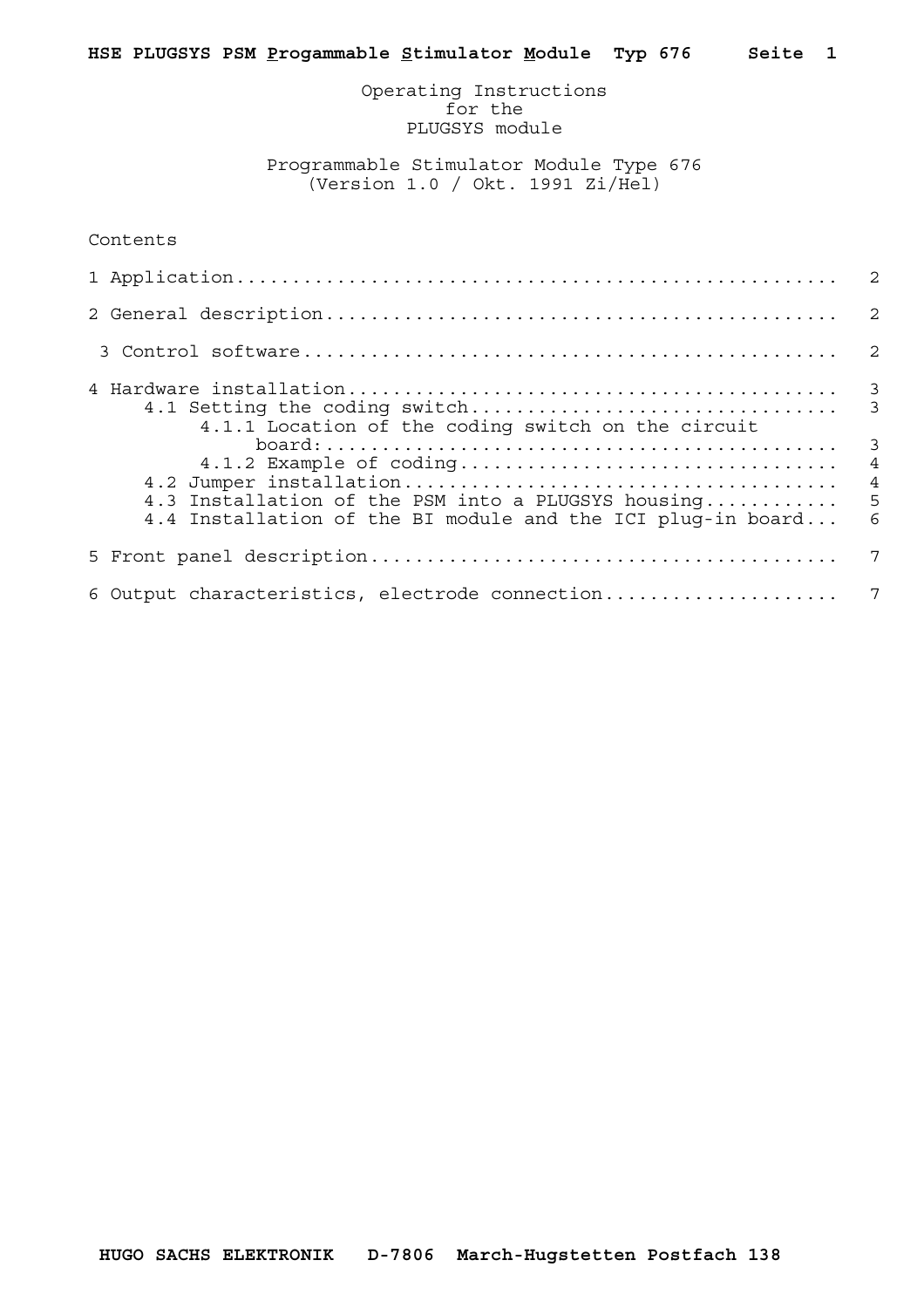1 Application

 The Programmable Stimulator Module (PSM) Type 676 is used for computer-controlled electrical stimulation. It is an universal square-wave single-channel stimulator with isolated constantcurrent output. It has been developed specially for stimulating isolated tissues in physiological and pharmacological research. The stimulator is controlled through an IBM XT/AT or compatible computer.

2 General description

 The PSM (Programmable Stimulator Module) is a stimulator module specially designed for the HSE PLUGSYS measuring system.

 The module is controlled through the Bus Interface BI Type 657 from the computer plug-in card ICI (IBM Control Interface Type 658) which is installed in the corresponding computer.

 The software installed on the control computer presents a menucontrolled operating plane. The programmable parameters can be stored on disk for later use. Once the stimulator is programmed, the computer can be used for other applications. The stimulus software has to be recalled to make any changes in the stimulation parameters.

3 Control software

 For detailed information about the stimulus control software see the extra user manual.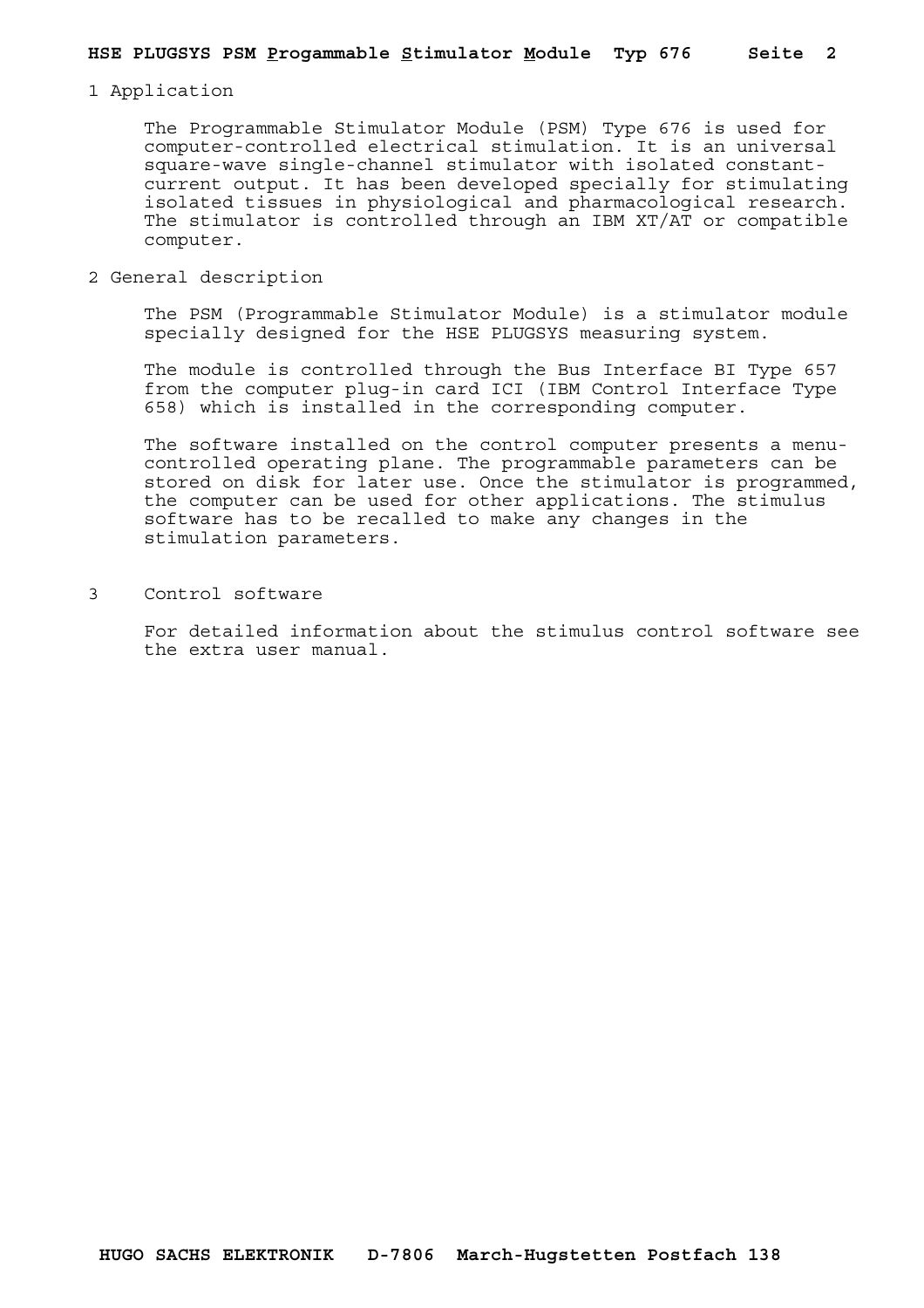## 4 Hardware installation

- 4.1 Setting the coding switch
	- 4.1.1 Location of the coding switch on the circuit board:



| BEARB : Unm. /20.10.89 FILE: DP676N1 DISK:L19 |                  |  |
|-----------------------------------------------|------------------|--|
| <b>BESTUECKUNGSDRUCK</b>                      | DP-Nr.: 676-1/ab |  |
| Programmable Stimulator Mod.                  |                  |  |

Fig. 1

 For controlling the different plug-in cards from the computer interface each module which can be controlled is coded with a particular address. In this way it is possible to address each card independently of its position in the PLUGSYS system and to control it from the computer. For setting the card address of the PSM a coding switch is provided on the circuit board. It is located at the top right corner of the board close to the 96-pin VG bus connector. The coding switch can be used to set up addresses from 0 to 15 (try to not use address 0; this address is reserved for specific applications).

 When a unit with several plug in modules is purchased the card addresses are set at the factory.

 When installing additional modules in an existing system it is important to ensure that the new modules do not have addresses which are already been allocated from other cards.

 Important: !!!! The address setting is inverting !!!!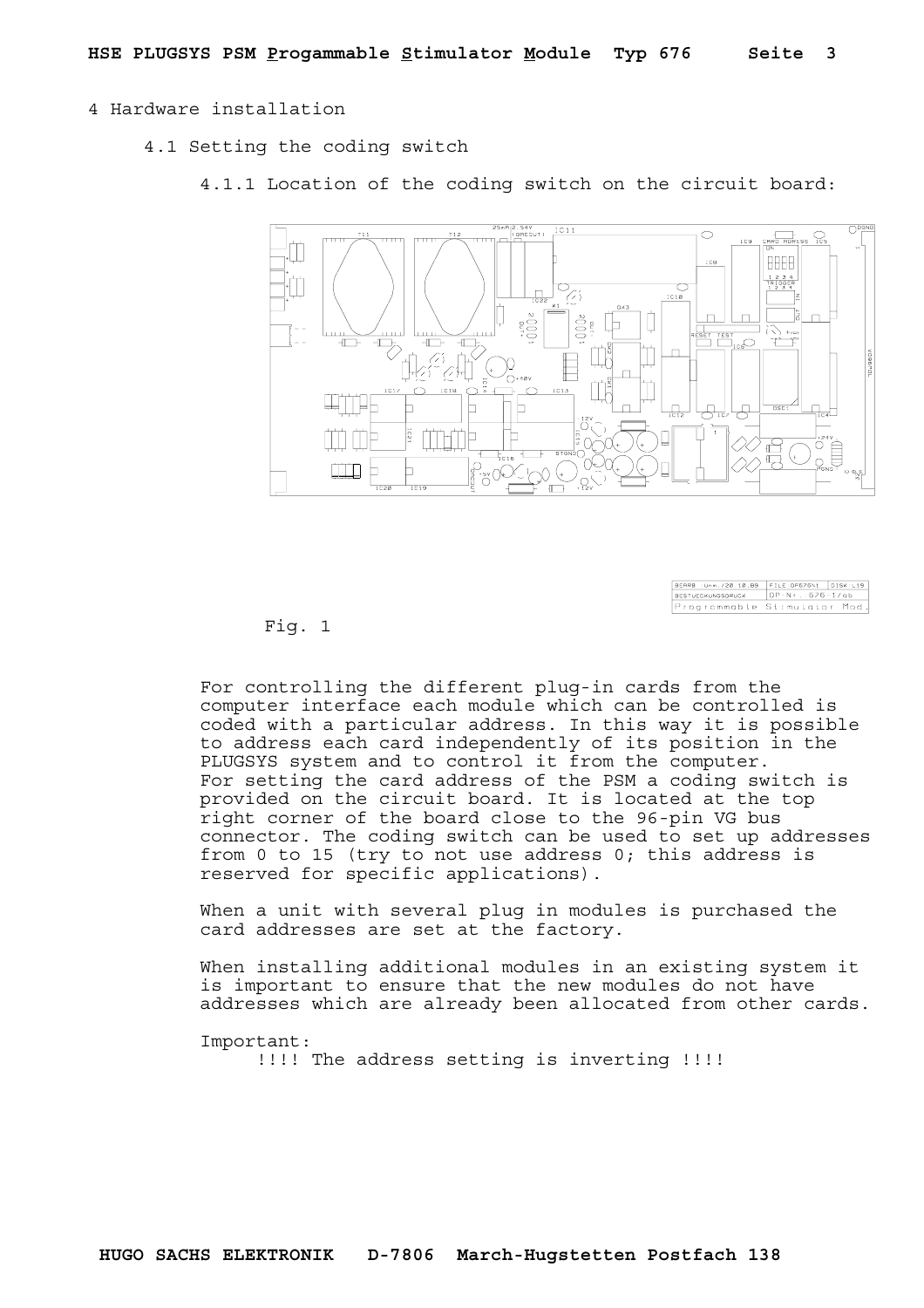4.1.2 Example of coding

 coding switch setting binary coding table (ON =  $0$ ; OFF = 1)

| coding switch |          |   |   |              |  |
|---------------|----------|---|---|--------------|--|
| 1             | 2        | 3 | 4 | Card address |  |
|               |          |   |   |              |  |
|               | ∩        | 0 |   |              |  |
|               | O        | 0 |   |              |  |
|               | Ω        |   |   | 2            |  |
|               | Ω        |   |   | っ            |  |
|               |          | 0 |   | 4            |  |
|               | 1        | Ω |   | 5            |  |
|               | 1        |   |   | 6            |  |
|               | 1        | 1 |   | 7            |  |
|               | Ω        | 0 |   | 8            |  |
|               | $\Omega$ | Ω |   | 9            |  |
|               | $\Omega$ |   |   | 10           |  |
|               | $\Omega$ | 1 |   | 11           |  |
| 1             |          | 0 |   | 12           |  |
|               | 1        | 0 |   | 13           |  |
|               |          |   |   | 14           |  |
|               |          |   |   | 15           |  |

## 4.2 Jumper installation

The following input and output are available:

- TRIGGER IN: input for the hardware trigger signal - TRIGGER OUT: output trigger signal
	- (see section for more information)

 The PLUGSYS system bus includes 4 module connections for trigger signals "Trigger 1" to "Trigger 4". For the module interconnection the trigger signals can be linked to these lines. Before the installation of the jumpers it is necessary to define which line is used for these specified trigger signals. If the module which delivers the trigger signal is already installed it essential to ensure that the jumper on this module is set correctly. If the trigger signal is feed in from an external device through the trigger inputs (if optionally installed) from the rear of the PLUGSYS housing the TRIGGER IN has to be connected to "Trigger 3" or "Trigger 4" line. "Trigger 1" and "Trigger 2" cannot be accessed from the outside as a trigger input. These two lines are reserved for trigger output and are connected to the BNC connectors (if installed) on the rear of the mainframe. "Trigger 3" and "Trigger 4" lines cannot be accessed from the outside as trigger output. To synchronize an external device using the TRIGGER OUT of the PSM this output has to be connected to either "Trigger 3" or/and "Trigger 4". The jumpers are located on the circuit board just below the

dip switch for the card address. They are marked with TRIGGER and resp. IN / OUT. The numbers 1 to 4 define the trigger lines of the system bus.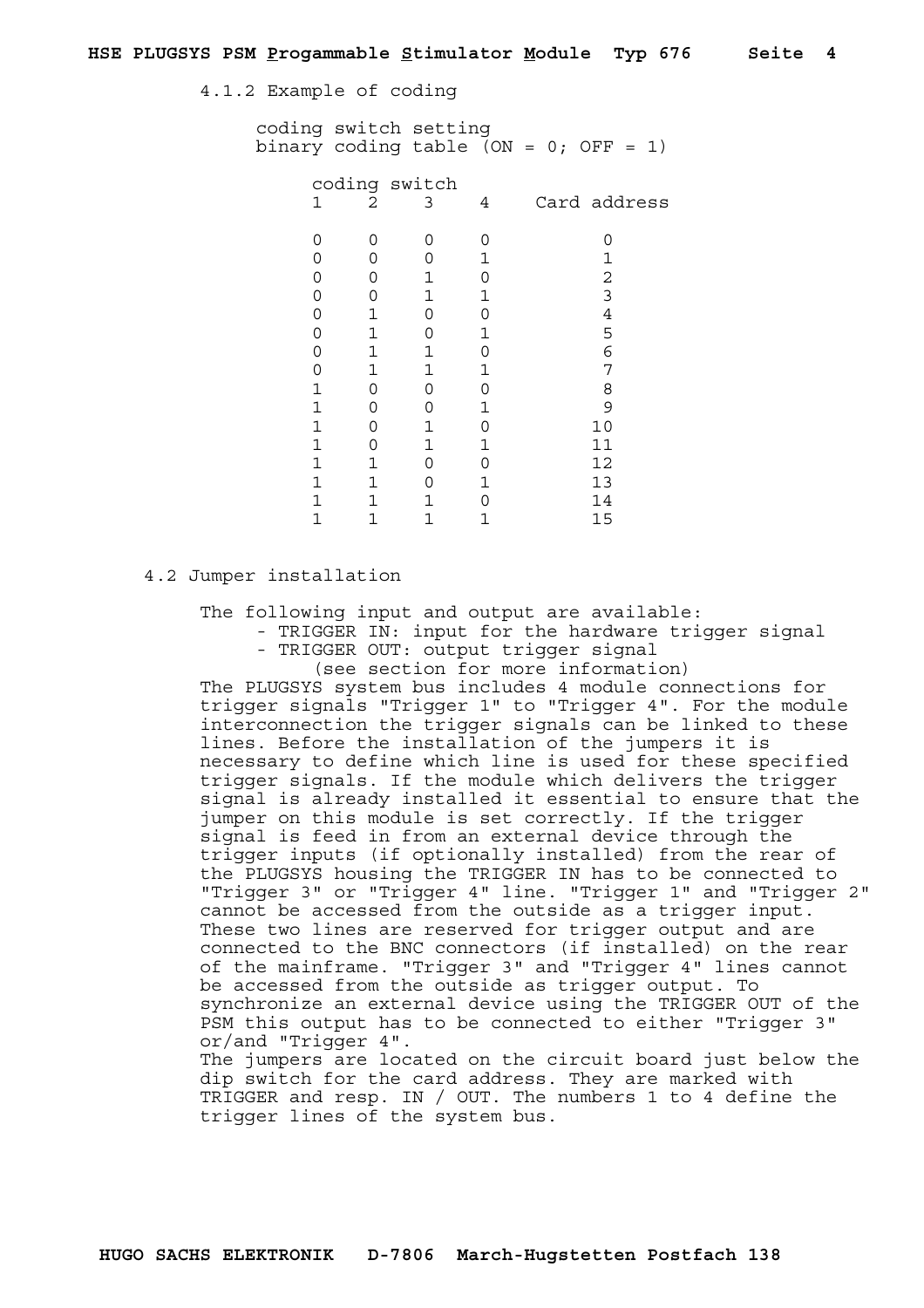## **HSE PLUGSYS PSM Progammable Stimulator Module Typ 676 Seite 5**

4.3 Installation of the PSM into a PLUGSYS housing

 When the dip switch has been set correctly and the jumpers are installed the module can be installed in the PLUGSYS housing.

 Important: before opening up your PLUGSYS unit, switch it off and pull out the mains plug !!!! If it is connected to the computer remove this connection also.

 The PSM can in principle be fitted into any slot of the PLUGSYS system which can recieve the extra supply of 24V. This slots are 5 and 7 in the housing model 601 plus 15 and 17 in the housing 600 and 603. When the wiring of one of this slots is installed it has to be marked with the delivered pin screw. This pin fits only into the corresponding hole in the front panel of modules which needs this supply.

 When the PSM has to be fitted in an existing housing the slot must be provided with the +24V supply required by the module. The bus board carries 3 pins for this purpose at the slot mentioned (5,7,15,17). These have to be connected to the power supply of the PLUGSYS by means of the cable supplied.

There are two different types of housings

- bench model 600 and 601

The pins are marked P0, P1, P2

- rack model 603

 The bench models have a front frame which must be removed to access the modules. To remove this you unscrew the two fixing screws at the sides and can now take off the front frame.The remaining procedure is the same for all models.

Wiring instructions:

 Remove the top and bottom panels of the housing to obtain access to the power supply (black box at the back of the housing).

 At each of the mentioned slots you can see three pins in the lower part of the mother board.

 Take the connecting cable supplied and place the connectors on the pins as follows:

- white wire on pin P0
- green wire on pin P1
- black/green wire on pin P2

 On the power supply loosen the terminal screws marked +24V, -12V and 0. Place the cable terminations on the terminals as below and the tighten the terminal screws again:

- white on +24V
- green on -12V
- black/green on 0

 For installing a module a blank panel "EXTENSION" is unscrewed and the module is fitted at the desired location. Be sure that the module is correctly located between the guide rails on the housing. Push it in firmly the connector.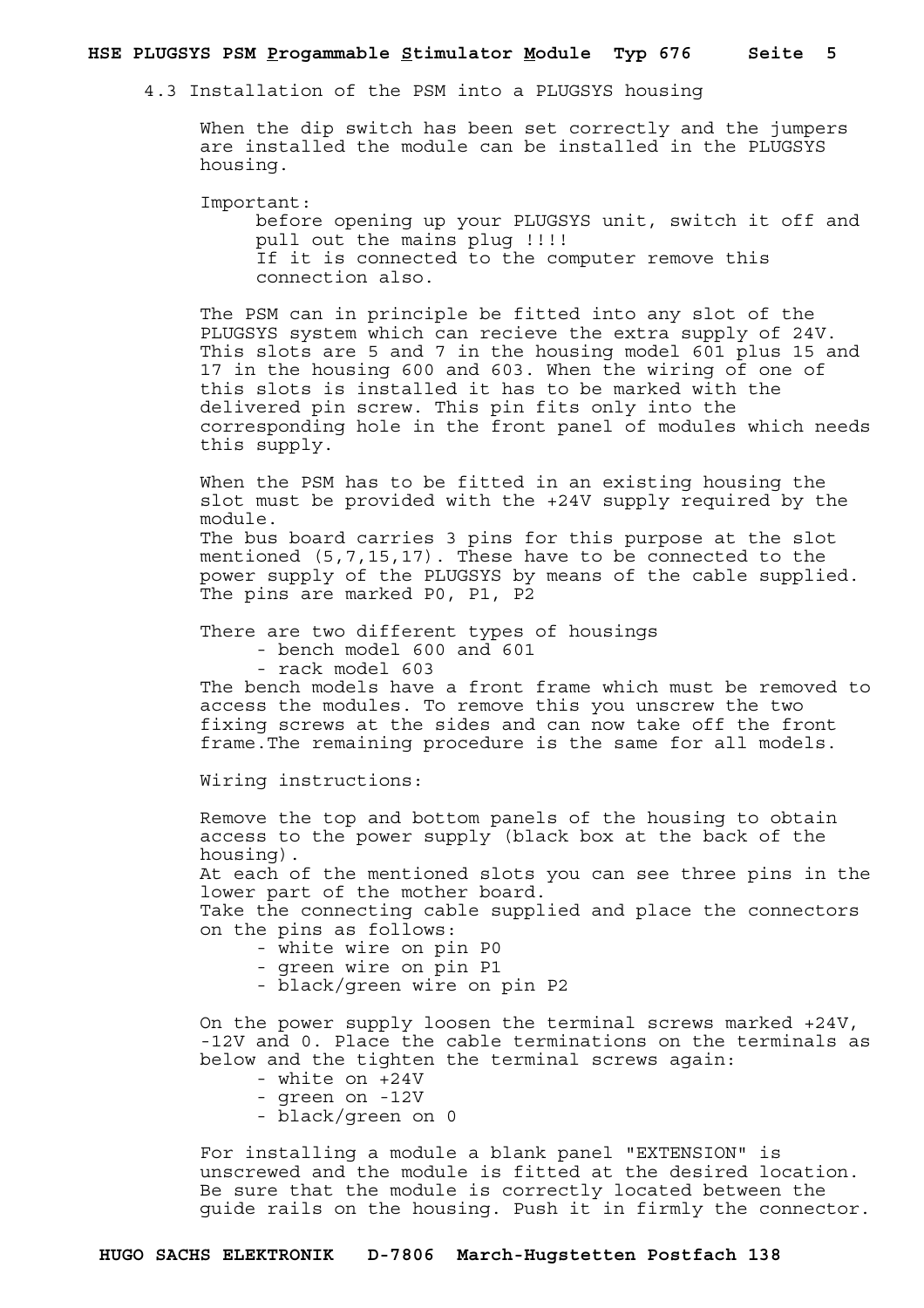After securing the module with the screws supplied, the front frame is placed back and screwed down in case of a bench model.

 Every module can be removed for servicing (after taking off the front frame in case of the bench housing) by unscrewing the two fixing screws at the top and bottom edge of the front panel.

4.4 Installation of the BI module and the ICI plug-in board

 The connection from the PSM to the computer needs two additional modules: the BI (Bus Interface) module type 657 which is located in the PLUGSYS housing and the ICI (IBM Control Interface) type 659 which is a plug-in board for the computer. Refer to the operating manual of these modules for the installation. After the installation of these two modules fit the 37-way link cable between them and secure the connector locks.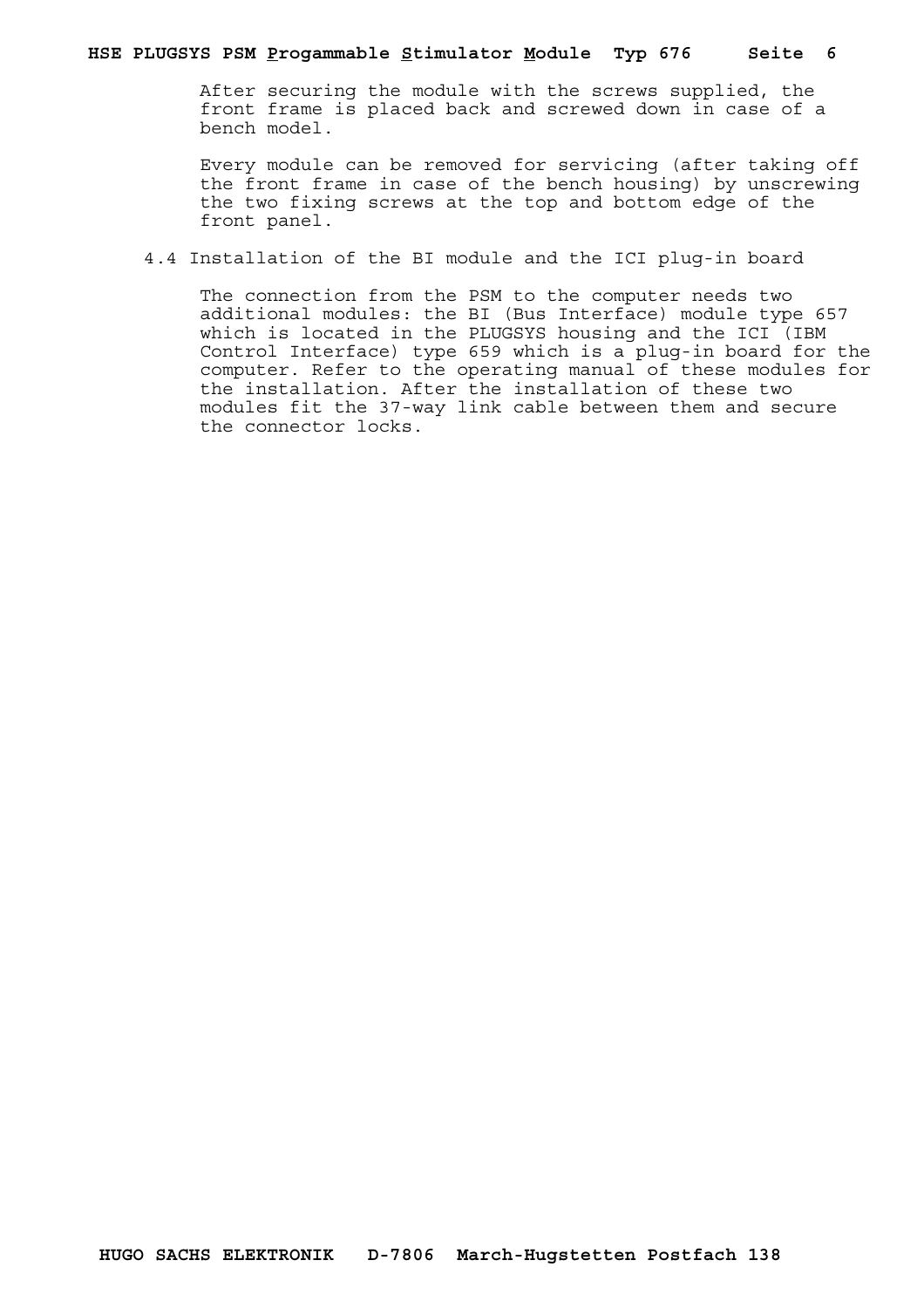$\overline{\mathsf{PSM}}$ 

**OPULSE OERROR**  $\bullet$  out  $\odot$  $\odot$  out  $\odot$ **CURRENT** 25  $\odot$  250

**MIGO CACHO** 

5 Front panel description

LED PULSE: flashing for the duration of a current  $\sqrt{\int_{STMULATION}^{FrostrainMELL}}$ 

 LED ERROR:signals an error condition (see description in section \*\*\*\*\*\*

- LED OUT +:ON if there is no output current OFF for negative output current ON for positive output current (and LED PULSE is on)
- LED OUT -:OFF for positive or no output current ON for negative output current (during the pulse, the LED pulse is also on during this time)

 OUTPUT CURRENT: this switch selects the output range (1...25 mA or 10...250 mA)

mA **OUTPUT** (FLOAT ING)<br>1...250mA (40Vmax)  $(\overline{\texttt{HSE}})$ **TYPE 676** Fig. 2 Front

panel

- OUTPUT: connections for the stimulation electrodes (positive output current means the upper plug is the positive pole and the lower the negative pole)
- 6 Output characteristics, electrode connection

 The output connection is an isolated constant-current output. The current range is 1...25mA or 10...250mA depending on the position of the "OUTPUT CURRENT" switch at the front panel. The maximum output voltage is 40V. The rise time of the stimulation pulse is 14µs for 40V output voltage and 250mA current.

 The maximum resistance which can be driven with the module can be calculated as:

 $Res = 40V / set current$ 

Example

40V / 250mA = 0.160 kOhm

 The resistance between the electrode must be less then 160 Ohm to be sure an output current of 250mA is available. If for example the resistance is of 200 Ohm only an output current of 40V / 0.2 kOhm = 200mA is delivered.

 Depending on the selected output signal the output current can be either positive, negative, bipolar or alternating